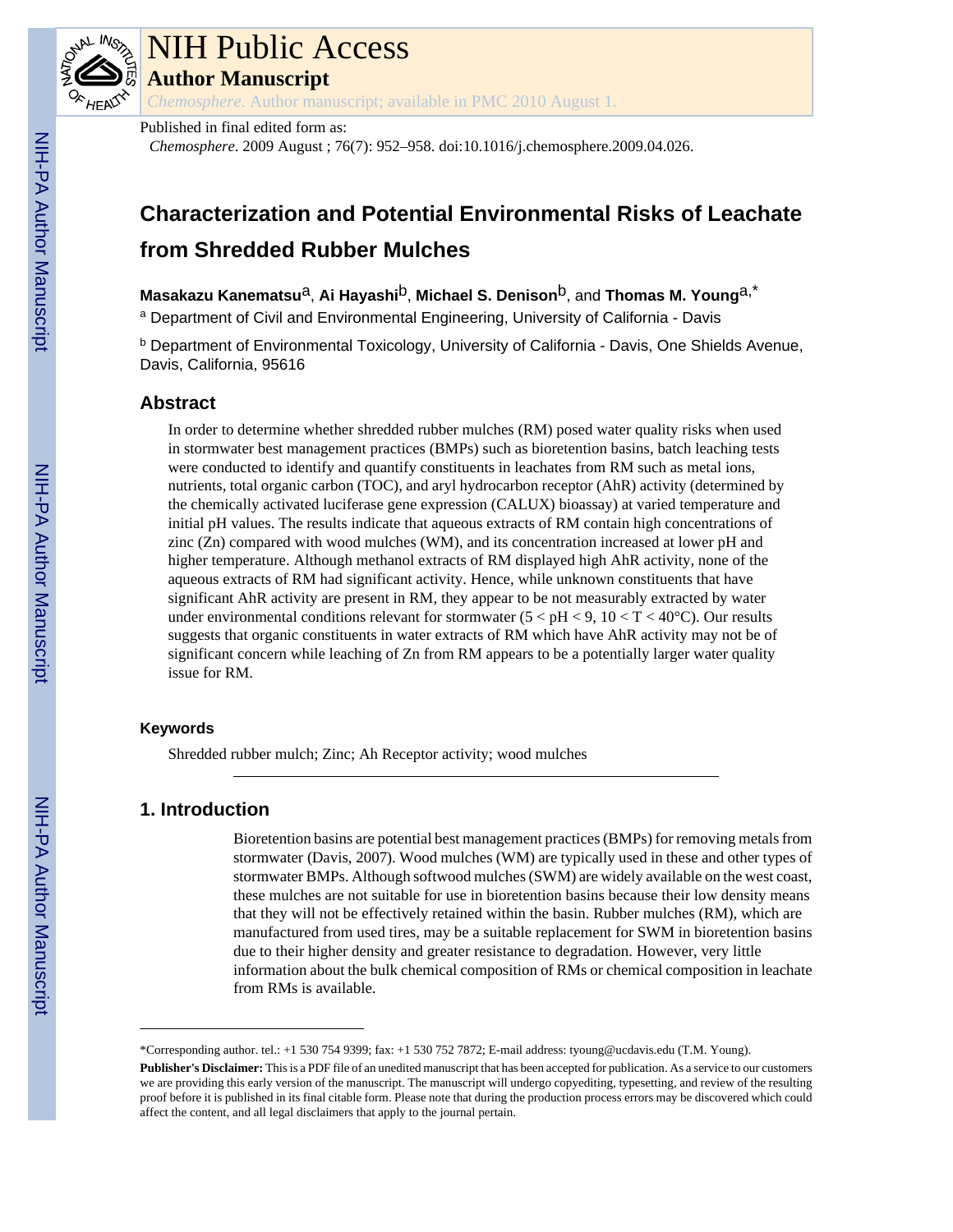Zinc (Zn) has been widely identified as an environmental concern associated with tire wear debris (Hildemann et al., 1991; Councell et al., 2004; Wik and Dave, 2005), which is not surprising given that Zn constitutes approximately 1% by weight of tire rubber (Councell et al., 2004). A significant fraction of Zn was found to leach from tire debris during one year weathering period (Smolders and Degryse, 2002). Elevated concentration of Zn can cause reproductive, developmental, behavioral, and toxic responses in various aquatic organisms (Lefcort et al., 1998; Jelmert and van Leeuwen, 2000). Other studies have found Zn to be the major metal in tire crumb leachate, while other metals including selenium, lead and cadmium were found as minor constituents (Sadiq et al., 1989; Brown, 2007).

Although few investigations of the organic content of leachate from shredded tires have been reported and the results are somewhat inconsistent, it is well known that rubber tire debris contains toxic compounds such as highly aromatic oils and other reactive additives (Ahlbom and Duus, 1994; Wik and Dave, 2005). Exposure of rainbow trout (*Oncorhynchus mykiss*) to tires present in their exposure tanks resulted in elevated ethoxyresorufin-*O*-deethylase (EROD) activity and mRNA levels of CYP1A1 (Stephensen et al., 2003). These authors concluded that elevation of these activities resulted from exposure of fish to leachate from tires containing highly aromatic oils. The detection of hydroxylated PAH and aromatic nitrogen compounds in the bile of exposed fish suggested PAHs as one of the biggest concerns of RM leachate. Some volatile and semi-volatile organic compounds (carbon disulfide, methyl ethyl ketone, toluene and phenol) were also identified in scrap tire leachates using the TCLP test, although reported levels were far below regulatory limits (Envirologic Inc., 1990). A recent study demonstrated that ground tires released benzothiazole; butylated hydroxyanisole; *n*hexadecane; and 4- (*t*-octyl) phenol in both the vapor phase and the leachate (Brown, 2007). The 24 hr EC<sub>50</sub>s of rubber pieces toward various aquatic test organisms (*D. magna, P. promelas, S. capricornutum*) were determined (Birkholz et al., 2003; Wik and Dave, 2006)), and this toxicity was attributed primarily to nonpolar organic compounds (Wik and Dave, 2006). Hence, the organic content of leachate from RM appears to be a significant concern.

The purpose of this study was to determine whether the use of shredded RM for stormwater BMPs or similar applications poses a risk to water quality and to subsequently identify the responsible chemicals. RM and WM extracts were studied in order to identify and quantify constituents (metal ions, nutrients, and total organic carbon (TOC)) that leach out of the RM under various conditions. The presence of Ah receptor (AhR) agonists in the leachate was determined using AhR-dependent chemically-activated luciferase expression (CALUX) bioassay (Denison et al., 2004; Han et al., 2004; Windal et al., 2005), and the organic solvent extract of the RM were analyzed using gas chromatograph mass spectrometry (GC-MS) with full scan mode to identify organic compounds responsible for AhR activity. CALUX is a recombinant cell bioassay that has been used for detection and quantification of dioxin-like chemicals (DLCs), including halogenated aromatic hydrocarbons (HAHs) and polycyclic aromatic hydrocarbons (PAHs), known high affinity AhR agonists (Safe, 1990; Barbach et al., 1992; Wei et al., 1998), as well as diverse array of other chemicals (Seidel et al., 2000; Amakura et al., 2003; Denison et al., 2004; Bohonowych et al., 2008). Since RMs contain toxic compounds such as highly aromatic (HA) oils (Ahlbom and Duus, 1994; Wik and Dave, 2005), it can be expected that extracts of RMs may exhibit significant AhR activity. Taken together, the results of this study will allow evaluation of the potential risk associated with exposure to RM leachate.

# **2. Materials and Methods**

## **2.1 Batch leaching tests**

Materials used in this study were RM (West Coast Rubber Recycling), SWM (Ace® Cedar Mulch), and HWM (Preen<sup>®</sup> Mulch Plus<sup>®</sup> Hardwood). The experiments employed batch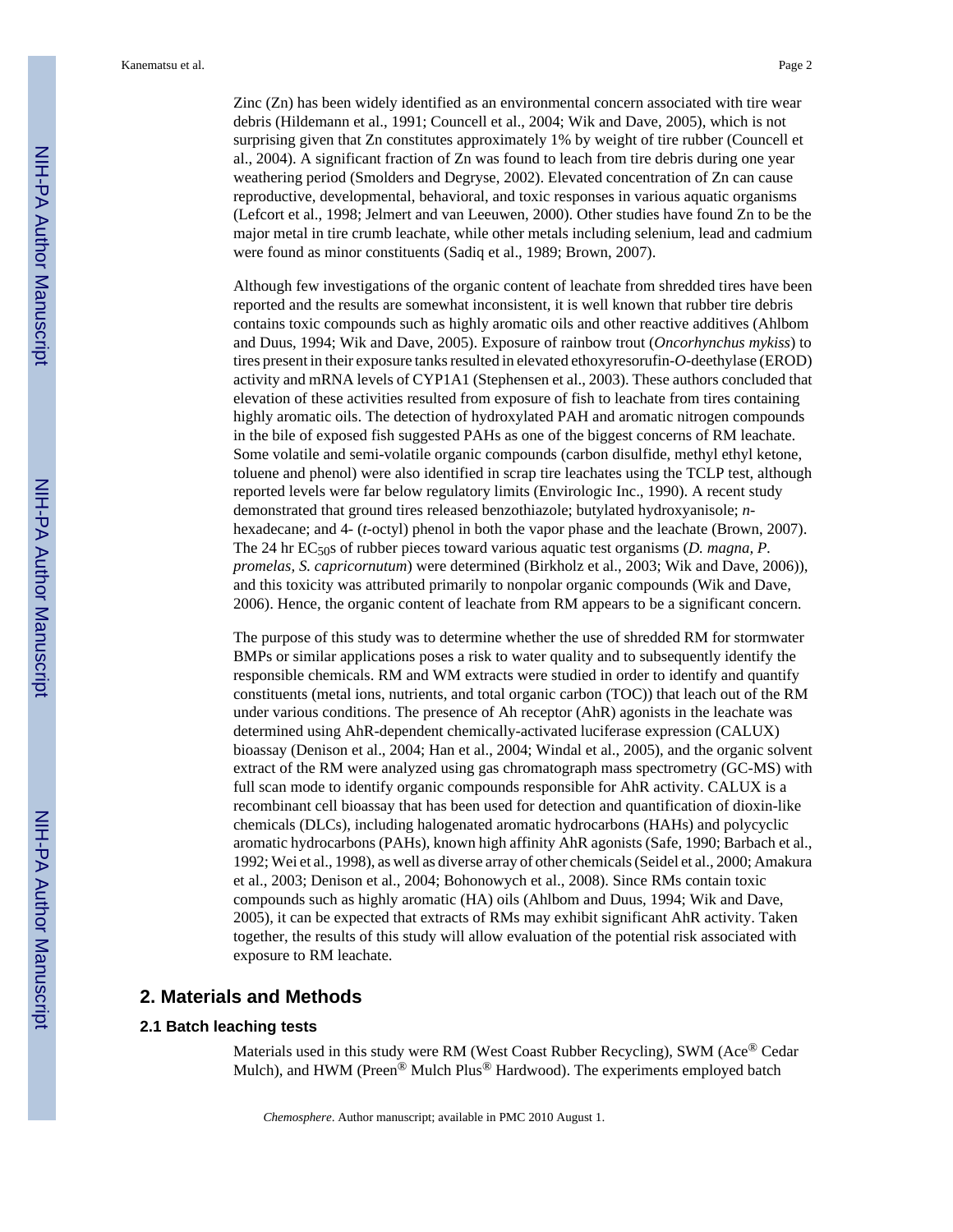leaching methods with relatively high ratios of mulch mass to water volume ratio (2  $g/40$  mL  $= 50 \text{ g L}^{-1}$ ) and relatively long contact time (3 days). This approach was taken to maximize the detectability of leachate constituents, to allow a wide range of test conditions to be examined and to provide a means of determining which, if any, constituents should be the focus of followup studies. The experimental results reported here are likely to represent a "worst case scenario" because any compounds that leach out of the rubber are likely to decline over time as the initial constituent load in the tire particles is leached away (Birkholz et al., 2003) and also because the actual ratio of particle mass to water volume will be lower in most environmental situations. Moreover, the sieved mulches used here had higher specific surface areas than mulches that would be used in the field, potentially allowing more compounds to be leached out. To capture the variable characteristics of stormwater runoff, tests were also conducted at temperatures ranging from 10 to 40 $\degree$ C (10, 25, and 40 $\degree$ C) and initial pH values from 5 to 9 (5, 7, and 9).

After drying at 50°C for 2 days, the mulches were crushed and sieved dry using a 30 mesh U.S. standard sieve (590 μm). Then, 2 g of each mulch was extracted by 40 mL of the synthetic runoff water (SRO, pH 5, 7, or 9), deionized (DI) water, or methanol in 50 mL plastic and glass bottles for 3 days. SROs were prepared to have similar hardness and total dissolved solids concentration as average California stormwater runoff (Kayhanian et al., 2003) using CaSO<sup>4</sup>  $(34 \text{ mg } L^{-1})$  and NaCl  $(25.5 \text{ mg } L^{-1})$  and were buffered with 25 mM of potassium hydrogen phthalate (pH 5), sodium bicarbonate (pH 7), or ammonium carbonate (pH 9). The batch contact time was selected as 72 hours based on preliminary kinetic studies that suggested that metal leaching from mulch samples was largely complete after this time period. Parallel extractions were performed in plastic and glass bottles to minimize losses of target constituents or input of undesired constituents. The extracts in plastic bottles were used to measure metal ions, nutrients, and pH, and those in glass bottles were used for organic analyses by GC-MS, TOC analyses, and the CALUX bioassay. Samples were diluted as needed to keep constituent concentrations within the quantification range for the relevant analytical instrument following centrifuging and filtering (0.45 μm).

#### **2.2 Digestion tests**

The mulches were digested using the  $HNO<sub>3</sub>-H<sub>2</sub>O<sub>2</sub>$  digestion method to quantify metal ion contents. After the pretreatment described in the batch leaching test section, 0.25 g of each mulch sample was digested with 0.5 mL of trace metal grade concentrated nitric acid and 2 mL of 30% hydrogen peroxide for 13 minutes using microwave heating in 15 mL polyethylene centrifuge tubes. The mixtures were diluted up to 15 mL with Milli-Q water before microwave heating. Then, the digests were centrifuged and filtered (0.45 μm) for analyses.

#### **2.3 Analysis of constituents**

Metal ion concentrations were measured by inductively coupled plasma mass spectrometry (ICP-MS; Agilent 7500i). All samples were acidified with nitric acid before measurement. Nutrients (NO<sub>3</sub><sup>-</sup>, NH<sub>4</sub><sup>+</sup>, and PO<sub>4</sub><sup>3-</sup>) were measured by flow injection analyzer (FIA; Lachat Quick-Chem). TOC was measured using a TOC analyzer (Shimadzu 5050 TOC with ASI-5000). Since pH 7 and 9 buffers in SRO contain high concentration of inorganic carbon, those samples were thoroughly purged by  $N_2$  gas prior to TOC analysis. The CALUX bioassay was conducted for all aqueous extracts, methanol/water mixture extracts, and methanol extracts to determine the presence of AhR ligands in those extracts. All extracts (2 mL) were evaporated and resuspended in 2 mL of dimethyl sulfoxide (DMSO), and 1 μL of the elute was analyzed using the CALUX assay. For CALUX analysis, we used recombinant mouse hepatoma (hepa1c1c7) cell lines (H1L1.1c2 and H1L6.1c2), which are identical except for the AhRresponsive luciferase reporter gene they contain (Han et al., 2004). Although both lines respond to AhR agonists with the induction of luciferase activity, the optimal times for induction differ due to subtle differences in the cellular targeting and stability of the two different luciferase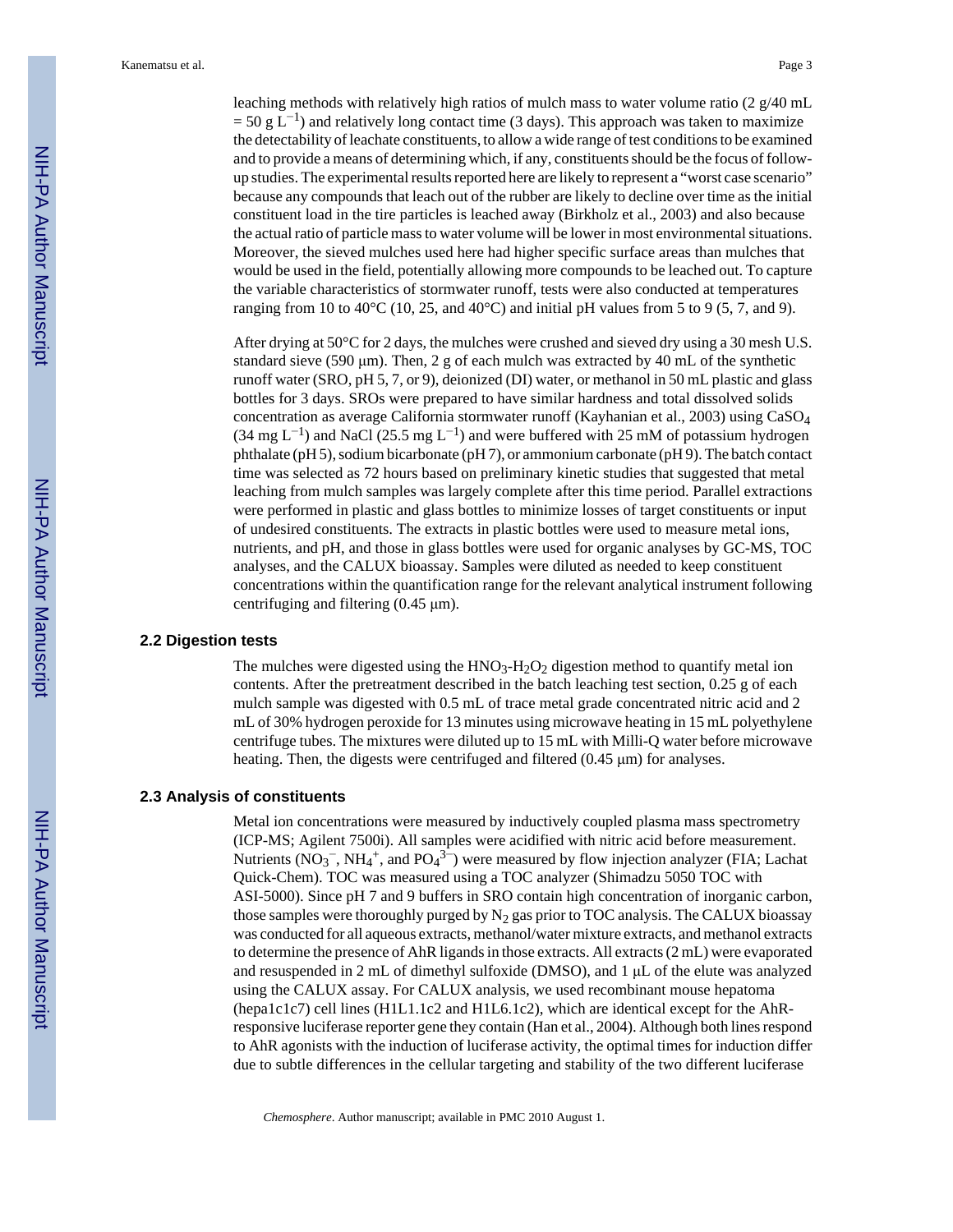reporter gene (Promega). Accordingly, maximal induction times in H1L1.1c2 and H1L6.1c2 cells at 4 and 24 hours after treatment, respectively (Han et al., 2004). Experimental procedures for exposing cells and analyzing luciferase activity in these cell lines have been described in detail previously (Han et al., 2004; Bohonowych et al., 2008). To identify AhR agonists in the RM, the methanol extract of RM was dried down and resuspended in 2 mL of hexane and analyzed using an Agilent 6890 gas chromatograph with an Agilent 5973 mass spectrometer (split mode, 5 μL injection at 220 °C, HP19091J-433 capillary column 30 m by 250 μm i.d. and 0.25 µm thickness, initial oven 60 °C ramped at 30 °C min<sup>-1</sup> to 300 °C, then hold 10 min), and the mass spectrometry was performed in electron ionization mode.

# **3. Results and discussion**

#### **3.1 Metal ions and nutrients**

Metal ions, nutrients, TOC concentrations, and final pH values in all batch leaching tests are summarized in Table 1 together with total metal ion concentrations in the mulches (unit: μg  $g^{-1}$ ) determined by the digestion tests and the calculated leaching fraction. Since the digestion tests confirmed that Zn concentrations in the RM were significantly higher than those in SWM or HWM, it is not surprising that high concentrations of Zn  $(2,000 - 28,000 \mu g L^{-1})$  were detected in RM extracts. The extracted Zn concentrations were generally higher at lower pH as would be expected from the generally higher desorption or dissolution of metals under acidic conditions (Table 1, Figure 1). At pH 5 there was also an obvious trend toward increased Zn concentration with temperature (Figure 1). Zn concentrations in RM were higher than those in SWM and HWM by a factor 40 to 200 (Table 1). The observed concentrations of Zn in leachates are generally consistent with those from previous studies of rubber tire debris (Wik and Dave, 2006;Brown, 2007). Besides, given tire-tread material has a Zn content of approximately 1 wt % (Councell et al., 2004), approximately 50% of Zn in RM appeared to be extracted in the digestion tests (Table 1). The calculated leaching fraction of Zn based on our extraction results, however, was less than approximately 10% in any scenario. The calculated leaching fractions of almost all metal ions for RM were also relatively lower than those for WM. These results imply that metal ions contained inside RM particles are less readily leached out than for WM due to higher resistance to degradation. Chromium (Cr), cupper (Cu), and lead (Pb) concentrations in RM extracts were below detection in almost all cases. Concentrations of Mg, Mn, As, Rb, Sr, and Ba in RM samples were almost always lower than those in WM samples at the corresponding pH and temperature. The concentrations of Fe and Al, which are major crustal components, were higher in the HWM extracts than in the RM extracts but these are not typically of water quality concern. Concentrations for almost all metals from the mulches were highest at the lowest pH (pH 5) and the highest temperature (40°C) studied.

Nutrient concentrations in the leachate samples are also summarized in Table 1. Nitrate (NO<sub>3</sub><sup>-</sup>) was detected in RM extracts (30 – 92 µg L<sup>-1</sup> as N), but was not detectable in SWM and HWM extracts except for a single extraction using water. While ammonium concentrations in RM extracts were similar to or greater than those for the WM samples at pH 5 or 7, no clear concentration trend was observed with varying temperature and pH. High concentrations of PO<sub>4</sub><sup>3–</sup> (6,700 – 14,000 μg L<sup>-1</sup> as P) were detected in SWM and HWM extracts and concentrations of tended to decline as pH was increased. Since  $PO_4^{3-}$  levels in RM extracts were far lower (< 800 µg L<sup>-1</sup> as P), PO<sub>4</sub><sup>3-</sup> leaching from RM would not be a significant concern.

Although the batch leaching tests were unfortunately conducted without replication, the extraction reproducibility was estimated as the relative percentage difference between SRO extraction (pH 7, 25°C) and the DI water extraction using the formula shown in the footnote of Table 1. For almost all metal ions, the EERs were less than 100, and the effects of initial pH, temperature and mulch type were much larger than the EER values.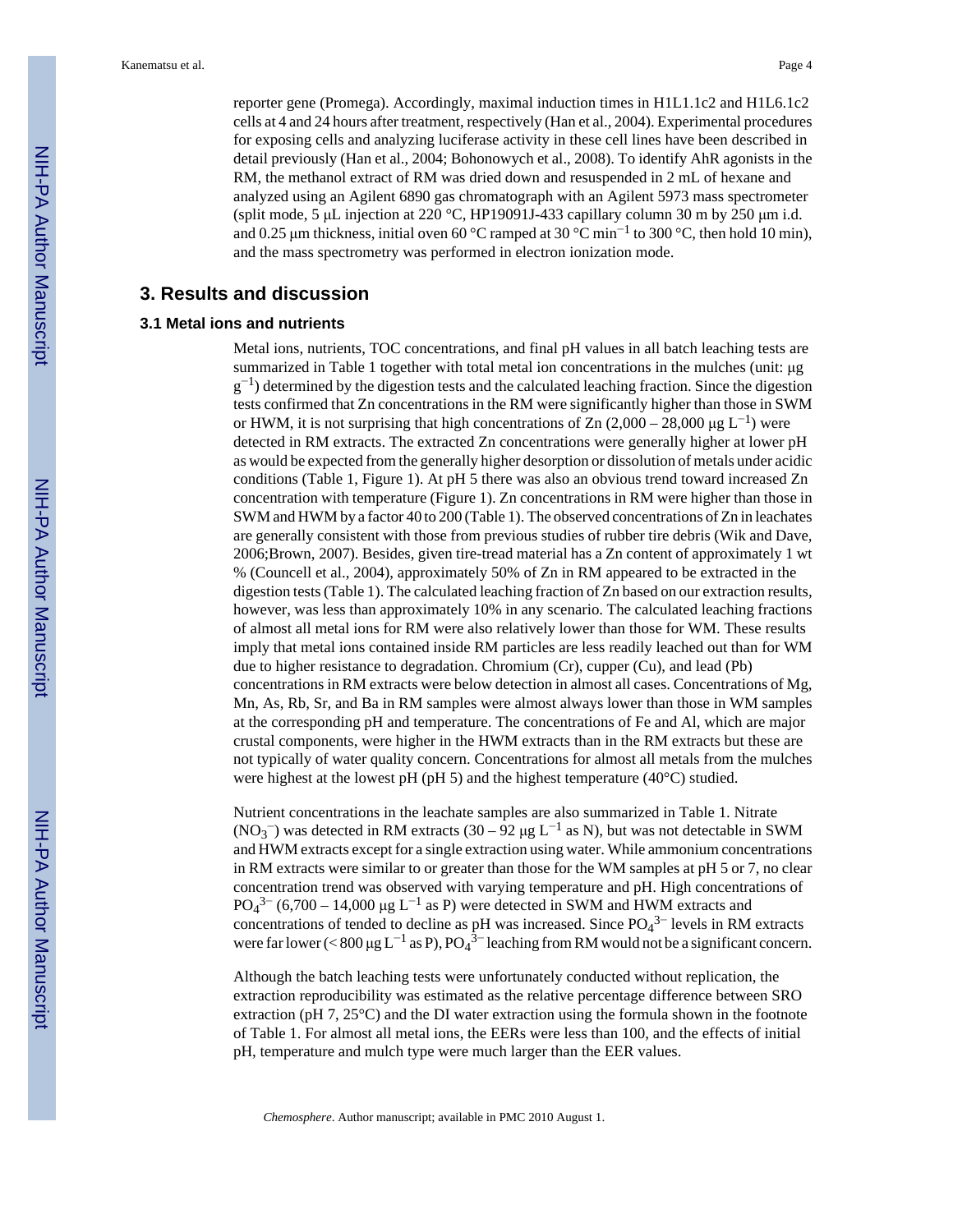#### **3.2 TOC and organic compounds**

The TOC concentrations in the extracts were highest for WM (Table 1). The SWM and HWM extracts were yellowish and blackish, respectively, so the high TOC concentration probably derived from natural organic matter including humic and fulvic acids. Basic conditions were employed to extract humic materials from soils or sediments so it is not surprising that the TOC concentrations generally increased with increasing extraction pH. The acidic nature of the extracted organic materials in the WM was further confirmed by the relatively large decrease in initial pH observed for extractions starting with the highest pH (Table 1). The pH of the HWM extracts decreased from 9 to below 8 at all temperatures, while the decrease for SWM was somewhat smaller. These changes are directly correlated with TOC levels in the extracts. TOC concentrations in the RM extracts were always much lower (10 – 160 mg  $L^{-1}$ ) compared to  $(252 - 853 \text{ mg L}^{-1})$  in the WM extracts.

#### **3.3 AhR activity**

Analysis of the extracts for the presence of AhR agonists was carried out using in recombinant mouse hepatoma (heap1c1c7) cell lines (H1L1.1c2 and H1L6.1c2), containing an AhRresponsive luciferase reporter gene. The differential cell targeting and stability of the two slightly different luciferase reporter gene products (resulting from selected mutation in the luciferase gene) these two cell lines facilitate detection and characterization of metabolically labile AhR agonists. The gene induction response in H1L1.1c2 cells is greatly enhanced at 4 hours after AhR agonist treatment and suppressed at 24 hours (Garrison et al., 1996; Han et al., 2004), while the more stable luciferase in H1L6.1c2 cells accumulates over 24 hours and can allow characterization of more metabolically stable AhR agonists (Han et al., 2004). The level of luciferase activity in H1L6.1c2 cells at 4 hours is relatively low (compared to the H1L1.1c2 cells) and as such, it is not particularly useful for detection and characterization of metabolically labile AhR agonists. Accordingly, since the only difference between these cells is that of the stability of the luciferase gene product, these cell lines have been used extensively to detect and differentiate between metabolically labile and stable AhR agonists and extracts containing such chemicals (Garrison et al., 1996; Gebremichael et al., 1996; Seidel et al., 2000; Ziccardi et al., 2000; Seidel et al., 2001; Denison et al., 2004). While significant induction of AhR dependent luciferase activity was observed at 4 hours after treatment in H1L1.1c2 cells by all methanol extracts (with  $RM > HWM > SWM$  (Figure 2)), maximal induction was only observed with the RM extract. Thus, while each extract contains AhR agonists, the RM extract contained the greatest concentration of and/or most efficacious AhR agonists. These results combined with the lack of luciferase induction by the water extracts and the very low level of induction  $(< 10\%$  of TCDD) by the water: methanol (50:50) extracts indicates that the induction results from a nonpolar chemical(s) in the extract. Comparison of the level of induction by each extract at 4 and 24 hours after treatment revealed that all three extracts were significantly less potent at the later time point (Figure 2), consistent with the induction being by metabolically labile chemicals. A time-dependent decrease in the overall level of luciferase induction has been observed previously and results from metabolism of the inducing chemical by the cells into AhR inactive forms (Machala et al., 2001; Nagy et al., 2002; Han et al., 2004; Bohonowych et al., 2008). The reduction in luciferase gene induction at 24 hours also demonstrates that the responsible AhR active chemicals in the extract were not HAHs, as these chemicals are resistant to metabolic degradation and thus are persistent activators of AhRdependent gene expression (Ziccardi et al., 2000; Denison et al., 2004).

#### **3.4 GC-MS analysis**

Since the methanol extract of RM showed the highest AhR activity, it was transferred into hexane at a concentration factor of one with the original methanol extract and injected into the GC-MS. The GC-MS chromatogram of the eluate is shown in Figure 3, and the National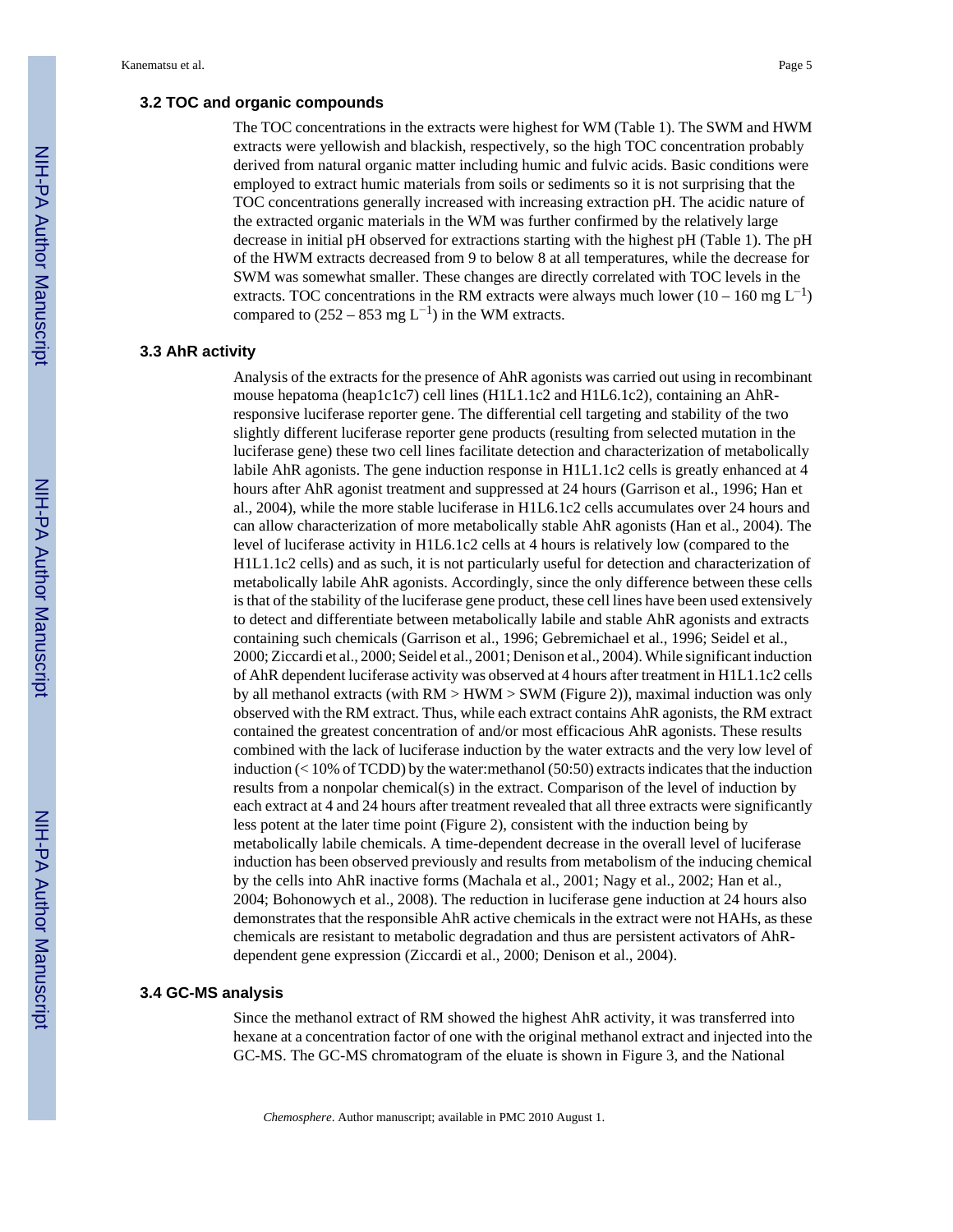Institute of Standards and Technology (NIST) mass spectral library was used to provide information about the identity of compounds in the elute (Table 2). Benzenoid aromatic compounds such as benzothiazole, long chain alkyl groups, and their derivatives were detected. Benzothiazole and their derivatives are typical compounds contained in tire (Kumata et al., 2000). Since the extract is a complex mixture and concentrations of those compounds are unknown, it is not possible to conclude that these listed compounds are responsible for the high AhR activity in the methanol extract of RM. It is, however, possible that these compounds were responsible for the high AhR activitity in the methanol extract of RM.

# **4. CONCLUSIONS**

- Aqueous extracts of RM contain high concentration of one metal, Zn compared to extracts of WMs. Leaching of Zn from RM therefore appears to represent the most significant water quality concern associated with specification of these materials for use in BMPs.
- Extracts of RM contained similar concentrations of nitrate and ammonium and lower concentrations of phosphate and TOC than the WM extracts.
- Aqueous extracts of RM or WMs contained little or no AhR activity as measured by the CALUX bioassay.
- Organic solvent extracts of RM, and SWM induced significant levels of AhRdependent gene expression indicating the presence of AhR active nonpolar chemicals, and the presence of these activators in both materials.
- The transient nature of the CALUX induction response (i.e. lower at 24 hours) indicates that the responsible AhR active chemicals were not HAHs, as these latter chemicals are metabolically stable and induce persistent activation of gene expression.
- Although the CALUX bioassay results are not a substitute for whole organism toxicity testing, they suggest that the organic constituents leached from RM may not be of significant concern under most environmental conditions relevant to stormwater.
- Benzenoid aromatic compounds, long chain alkyl groups, and their derivatives were detected in the methanol extracts transferred into hexane and analyzed by GC-MS, and these compounds may contribute to the high AhR activity present in these materials.
- The suitability of RM in stormwater BMP applications is therefore highly dependent on the susceptibility of the receiving water to negative consequences from additional Zn inputs and must be evaluated on a site specific basis.

#### **Acknowledgments**

The project described was supported in part by Grant Number P42ES004699 from the National Institute of Environmental Health Sciences and in part under Contract 43A0168 from the California Department of Transportation. The content is solely the responsibility of the authors and does not necessarily represent the official views of the organizations above. Analytical assistance and advice from Peter G. Green, Wei-Hsiang Chen, and Brett Harvey are gratefully acknowledged.

#### **References**

- Ahlbom J, Duus U. Nya hjulspar—en produktstudie av gummidack (New Wheel Tracks—a product study of rubber tyres). KEMI National Chemicals Inspectorate 1994:78.
- Amakura Y, Tsutsumi T, Sasaki K, Yoshida T, Maitani T. Screening of the inhibitory effect of vegetable constituents on the aryl hydrocarbon receptor-mediated activity induced by 2,3,7,8-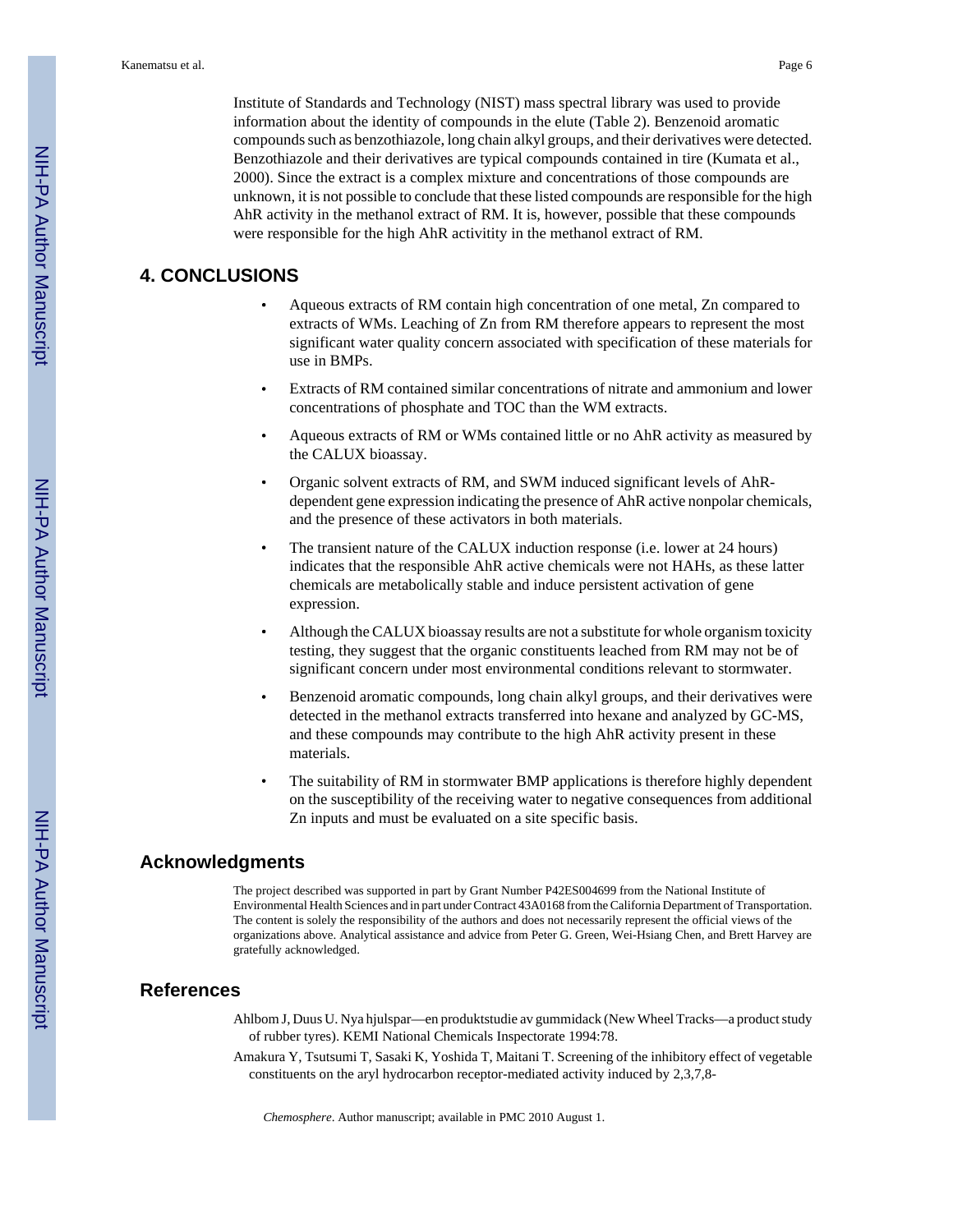tetrachlorodibenzo-*p*-dioxin. Biological & Pharmaceutical Bulletin 2003;26:1754–1760. [PubMed: 14646185]

- Barbach KM, Poland A, Bradfield CA. Cloning of the Ah-receptor cDNA reveals a distinctive ligandactivated transcription factor. Proceedings of the National Academy of Sciences of the United States of America 1992;89:8185–8189. [PubMed: 1325649]
- Birkholz DA, Belton KL, Guidotti TL. Toxicological evaluation for the hazard assessment of tire crumb for use in public playgrounds. Journal of the Air & Waste Management Association 2003;53:903–907. [PubMed: 12880077]
- Bohonowych JES, Zhao B, Timme-Laragy A, Jung D, Di Giulio RT, Denison MS. Newspapers and newspaper ink contain agonists for the Ah receptor. Toxicological Sciences 2008;102:278–290. [PubMed: 18203687]
- Brown, DR. Artificial Turf: Exposures to Ground-up Rubber Tires Athletic Fields/Playgrounds/ Gardening Mulch. Environment and Human Health, Inc; North Haven, CT: 2007.
- Councell TB, Duckenfield KU, Landa ER, Callender E. Tire-wear particles as a source of zinc to the environment. Environmental Science & Technology 2004;38:4206–4214. [PubMed: 15352462]
- Davis AP. Field performance of bioretention: Water quality. Environmental Engineering Science 2007;24:1048–1064.
- Denison MS, Zhao B, Baston DS, Clark GC, Murata H, Han D. Recombinant cell bioassay systems for the detection and relative quantitation of halogenated dioxins and related chemicals. Talanta 2004;63:1123–1133. [PubMed: 18969542]
- Envirologic Inc. Department of Environmental Conservation. State of Vermont; Brattleboro, VT: 1990. A report on the use of shredded scrap tires in on-site sewage disposal systems.
- Garrison PM, Tullis K, Aarts JMMJG, Brouwer A, Giesy JP, Denison MS. Species-specific recombinant cell lines as bioassay systems for the detection of 2,3,7,8-tetrachlorodibenzo-p-dioxin-like chemicals. Fundamental and Applied Toxicology 1996;30:194–203. [PubMed: 8812265]
- Gebremichael A, Tullis K, Denison MS, Cheek JM, Pinkerton KE. Ah-receptor-dependent modulation of gene expression by aged and diluted sidestream cigarette smoke. Toxicology and Applied Pharmacology 1996;141:76–83. [PubMed: 8917678]
- Han D, Nagy SR, Denison MS. Comparison of recombinant cell bioassays for the detection of Ah receptor agonists. Biofactor 2004;20:11–22.
- Hildemann LM, Markowski GR, Cass GR. Chemical-composition of emissions from urban sources of fine organic aerosol. Environmental Science & Technology 1991;25:744–759.
- Jelmert A, van Leeuwen J. Harming local species or preventing the transfer of exotics? Possible negative and positive effects of using zinc anodes for corrosion protection of ballast water tanks. Water Research 2000;34:1937–1940.
- Kayhanian M, Singh A, Borroum S. Impact of annual average daily traffic on highway runoff pollutant concentration. J Environ Eng 2003;129(11):975 – 990.
- Kumata H, Sanada Y, Takada H, Ueno T. Historical trends of N-cyclohexyl-2-benzothiazolamine, 2-(4 morpholinyl)benzothiazole, and other anthropogenic contaminants in the urban reservoir sediment core. Environmental Science & Technology 2000;34:246–253.
- Lefcort H, Meguire RA, Wilson LH, Ettinger WF. Heavy metals alter the survival, growth, metamorphosis, and antipredatory behavior of Columbia spotted frog (Rana luteiventris) tadpoles. Archives of Environmental Contamination and Toxicology 1998;35:447–456. [PubMed: 9732476]
- Machala M, Ciganek M, Blaha L, Minksova K, Vondrack J. Aryl hydrocarbon receptor-mediated and estrogenic activities of oxygenated polycyclic aromatic hydrocarbons and azaarenes originally identified in extracts of river sediments. Environmental Toxicology and Chemistry 2001;20:2736– 2743. [PubMed: 11764156]
- Nagy SR, Sanborn JR, Hammock BD, Denison MS. Development of a green fluorescent protein-based cell Bioassay for the rapid and inexpensive detection and characterization of Ah receptor agonists. Toxicological Sciences 2002;65:200–210. [PubMed: 11812924]
- Sadiq M, Alam I, Elmubarek A, Almohdhar HM. Preliminary evaluation of metal pollution from wear of auto tires. Bulletin of Environmental Contamination and Toxicology 1989;42:743–748. [PubMed: 2743004]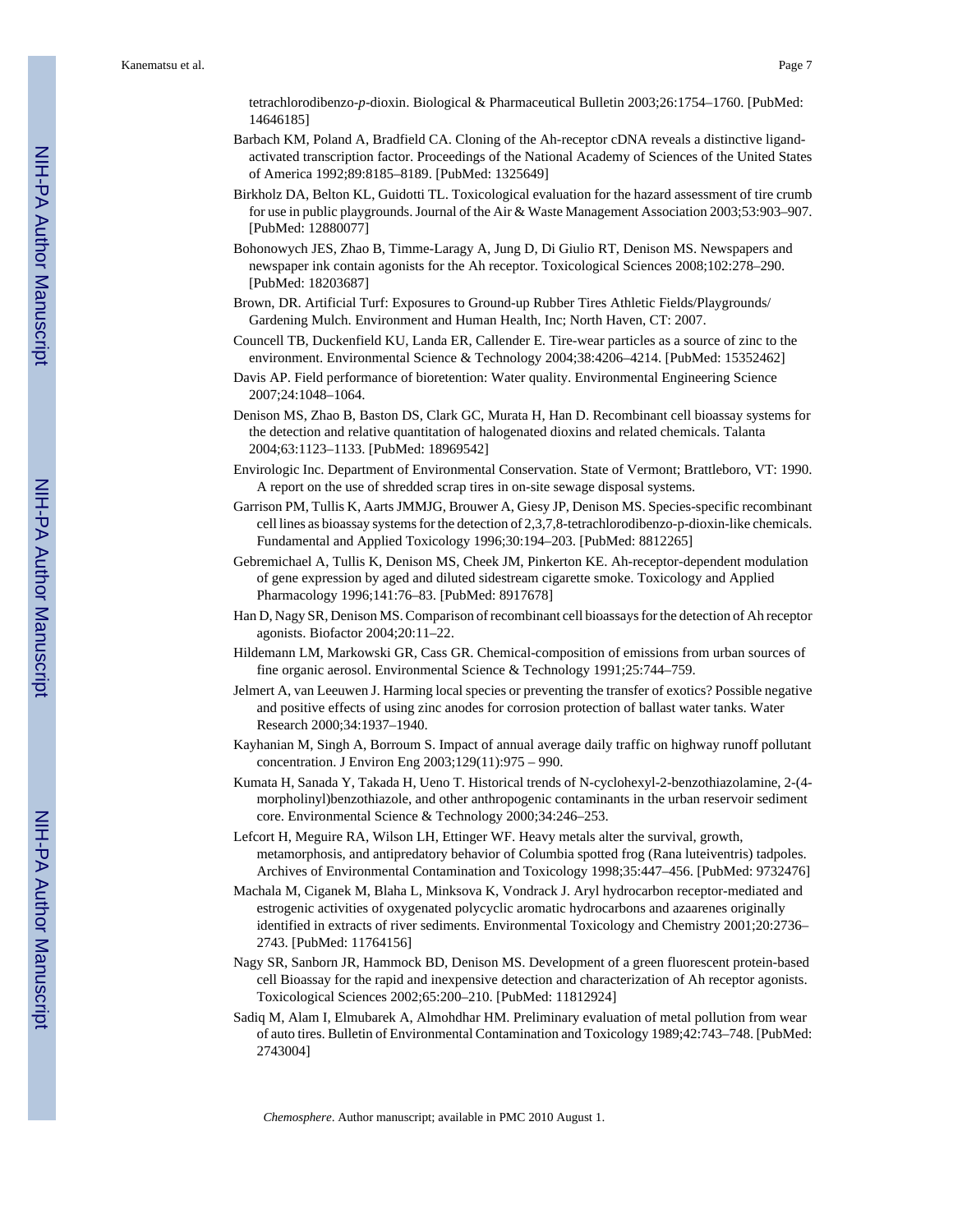- Safe S. Polychlorinated biphenyls (PCBs), dibenzo-p-dioxins (PCDDs), dibenzofurans (PCDFs), and related compounds: Environmental and mechanistic considerations which support the development of toxic equivalency factors (TEFs). Critical Reviews in Toxicology 1990;21:51–88. [PubMed: 2124811]
- Seidel SD, Li V, Winter GM, Rogers WJ, Martinez EI, Denison MS. Ah receptor-based chemical screening bioassays: Application and limitations for the detection of Ah receptor agonists. Toxicological Sciences 2000;55:107–115. [PubMed: 10788565]
- Seidel SD, Winters GM, Rogers WJ, Ziccardi MH, Li V, Keser B, Denison MS. Activation of the Ah receptor signaling pathway by prostaglandins. Journal of Biochemical and Molecular Toxicology 2001;15:187–196. [PubMed: 11673847]
- Smolders E, Degryse F. Fate and effect of zinc from tire debris in soil. Environmental Science & Technology 2002;36:3706–3710. [PubMed: 12322741]
- Stephensen E, Adolfsson-Erici M, Celander M, Hulander M, Parkkonen J, Hegelund T, Sturve J, Hasselberg L, Bengtsson M, Forlin L. Biomarker responses and chemical analyses in fish indicate leakage of polycyclic aromatic hydrocarbons and other compounds from car tire rubber. Environmental Toxicology and Chemistry 2003;22:2926–2931. [PubMed: 14713032]
- U. S. Environmental Protection Agency. 2006
- Wei YD, Helleberg H, Rannug U, Rannug A. Rapid and transient induction of CYP1A1 gene expression in human cells by the tryptophan photoproduct 6-formylindolo[3,2-b]carbazole. Chemico-Biological Interactions 1998;110:39–55. [PubMed: 9566724]
- Wik A, Dave G. Environmental labeling of car tires toxicity to Daphnia magna can be used as a screening method. Chemosphere 2005;58:645–651. [PubMed: 15620758]
- Wik A, Dave G. Acute toxicity of leachates of tire wear material to Daphnia magna Variability and toxic components. Chemosphere 2006;64:1777–1784. [PubMed: 16466775]
- Windal I, Denison MS, Birnbaum LS, Van Wouwe N, Baeyens W, Goeyens L. Chemically activated luciferase gene expression (CALUX) cell bioassay analysis for the estimation of dioxin-like activity: Critical parameters of the CALUX procedure that impact assay results. Environmental Science & Technology 2005;39:7357–7364. [PubMed: 16245802]
- Ziccardi MH, Gardner IA, Denison MS. Development and modification of a recombinant cell bioassay to directly detect halogenated and polycyclic aromatic hydrocarbons in serum. Toxicological Sciences 2000;54:183–193. [PubMed: 10746945]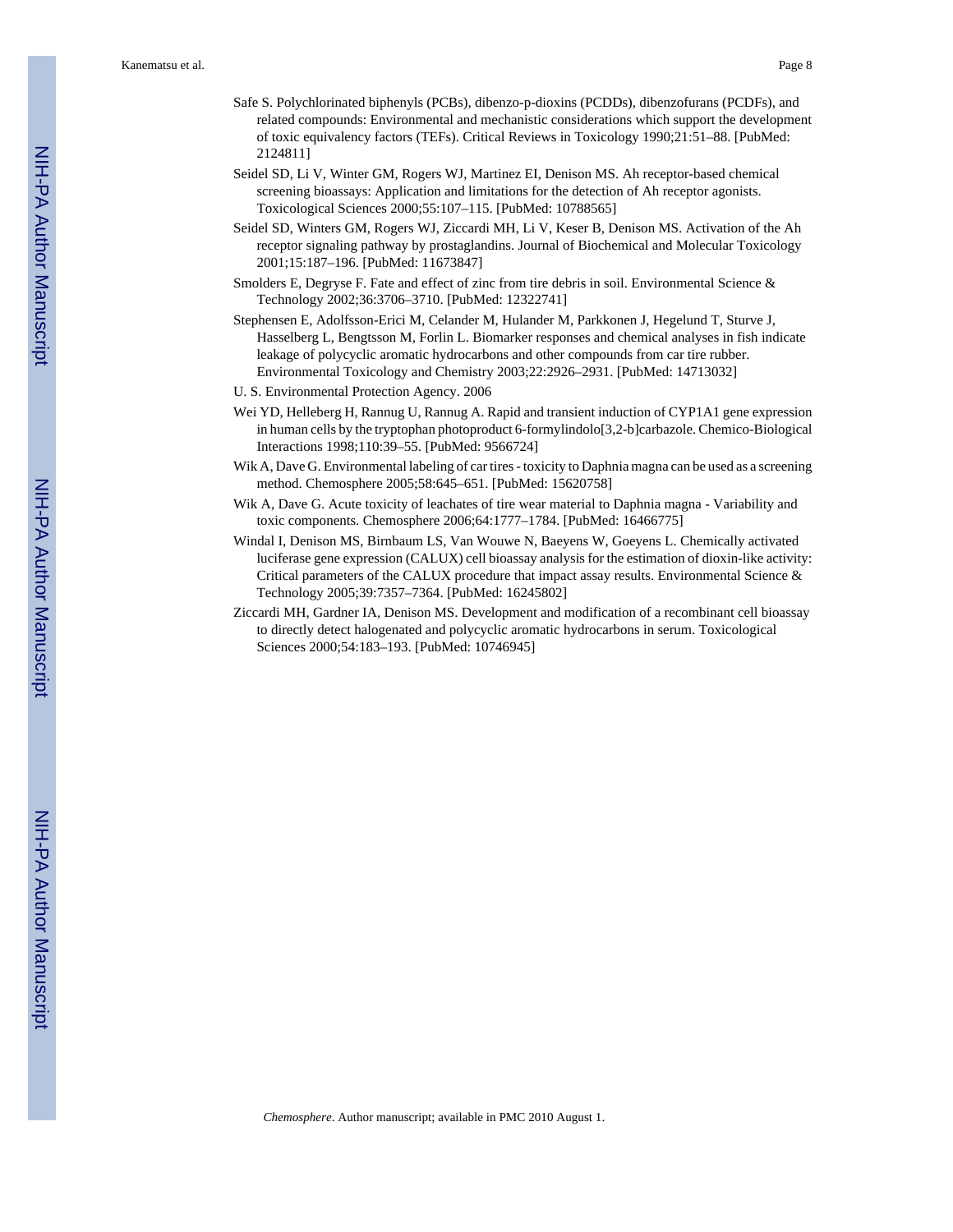Kanematsu et al. Page 9



#### **Figure 1.**

Total Zn concentration in SRO extracts from RM at varied temperature and initial pH. The batch contact time was selected as 72 hours. All SROs were prepared using CaSO<sub>4</sub> (34 mg/L) and NaCl (25.5 mg/L) and were buffered with 25 mM of potassium hydrogen phthalate (pH 5), sodium bicarbonate (pH 7), or ammonium carbonate (pH 9). Total Zn includes both inorganic Zn and organo- Zn. The digestion test result showed that total Zn concentration in RM was 4.89 mg g<sup>-1</sup> as Zn equivalent to 244.5 mg L<sup>-1</sup> in the leaching test tubes.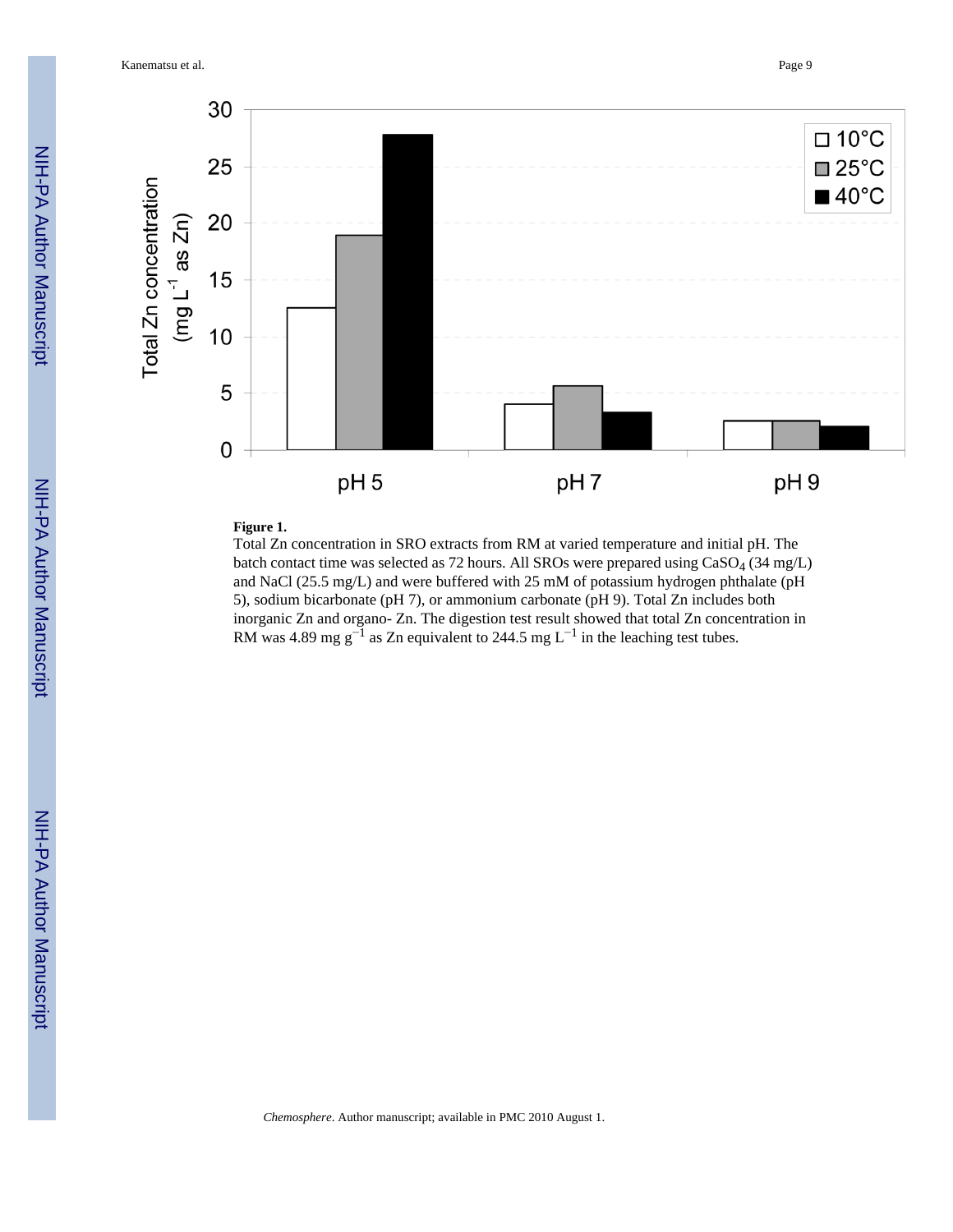Kanematsu et al. Page 10



#### **Figure 2.**

Induction of AhR-dependent luciferace reporter gene expression in H1L1.1c2 and H1L6.1c2 cells by DI water extracts, water/methanol mixture extracts (50:50), and methanol extracts of mulches (SWM, HWM, and RM). Percent RLU of all method blanks were less than 2% and 1% for H1L1.1c2 and H1L6.1c2, respectively. Percent RLU results are presented as an average ± SD of triplicate incubations.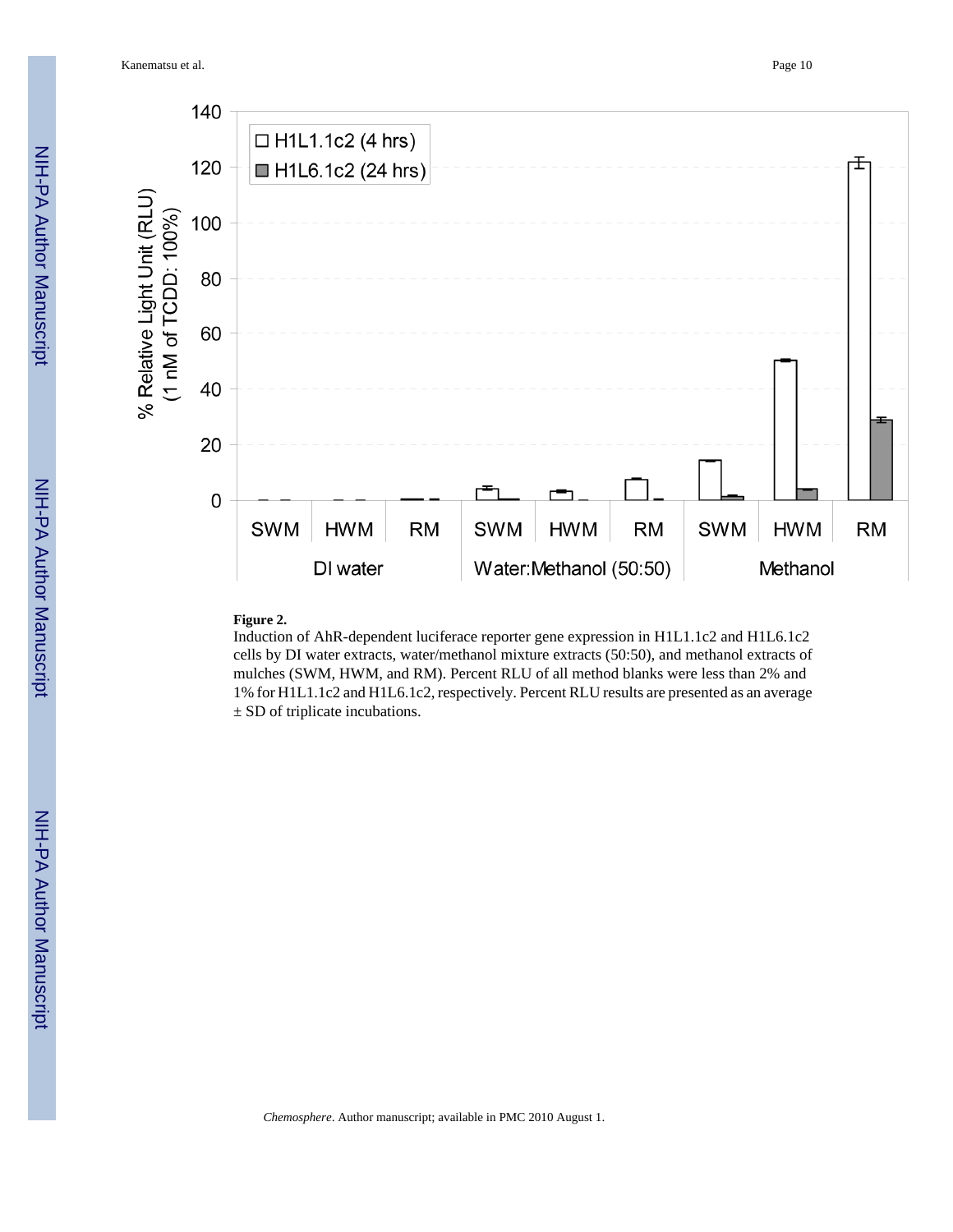Kanematsu et al. Page 11



### **Figure 3.**

GC-MS chromatogram of the methanol extract of RM transferred into hexane. The numbers shown in this figure correspond to the numbers in Table 2.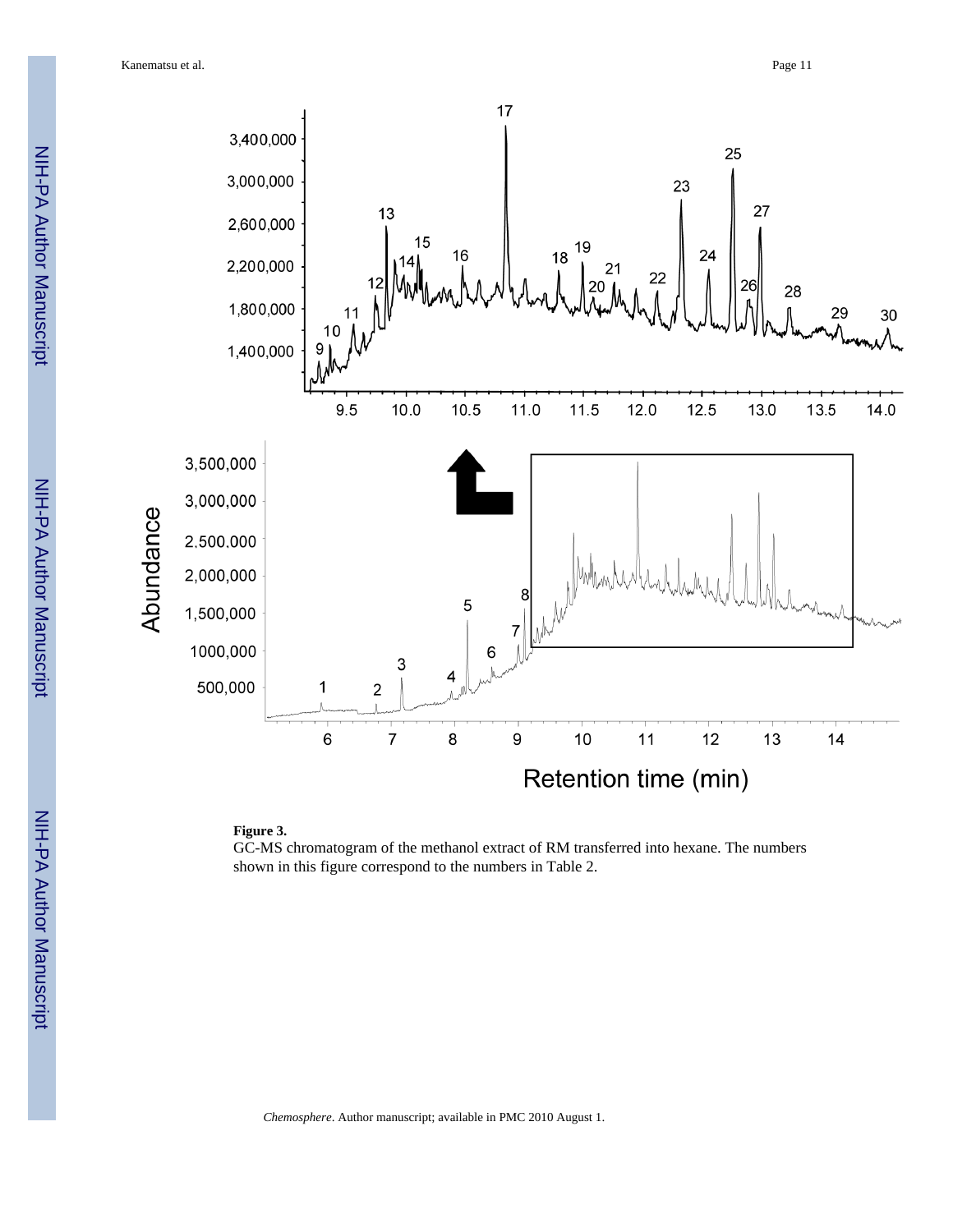## Kanematsu et al. Page 12

NIH-PA Author Manuscript NIH-PA Author ManuscriptNetal ions, nutrients, and TOC concentration in SRO and DI water extracts of mulches(SWM, HWM, and RM) at varied temperature and initial pH.

 NIH-PA Author Manuscript NIH-PA Author Manuscript Metal ions, nutrients, and TOC concentration in SRO and DI water extracts of mulches(SWM, HWM, and RM) at varied temperature and initial pH.

NIH-PA Author Manuscript

NIH-PA Author Manuscript

| $\operatorname*{inc}\nolimits_{\mathbf{L}^{-1}}$ |                                 | $\equiv$                                    | 87                                           | 86                    | $\sqrt{30}$               | 147                                      | 158                  | $50\,$                                    | 105                | $\Xi$                | $88\,$                   | $\overline{4}$  | $\mathbf I$                           | 263                                      | 347                              | 420                                         |
|--------------------------------------------------|---------------------------------|---------------------------------------------|----------------------------------------------|-----------------------|---------------------------|------------------------------------------|----------------------|-------------------------------------------|--------------------|----------------------|--------------------------|-----------------|---------------------------------------|------------------------------------------|----------------------------------|---------------------------------------------|
|                                                  | $NH_3$ <sup>+</sup> as $N^{**}$ | 4,290                                       | 243                                          |                       | 1,060                     | 74.3                                     | t,                   | 1,730                                     | 1,230              | $\blacksquare$       | 760                      | 923             | $\mathbf I$                           | 208                                      | 142                              | $\blacksquare$                              |
| Nutrients<br>( $\mu$ g L <sup>-1</sup> )         | $\rm NO_3^-$ as $\rm N^*$       | 70.8                                        |                                              | 49.4                  | 63.2                      | $\mathsf I$                              | 92.4                 | 63.2                                      |                    | 31.1                 | 73.6                     | $\blacksquare$  | $\mathbf I$                           | $\vec{v}$                                |                                  | $\overline{\vee}$                           |
|                                                  | $PO_4^3$ as P                   | 786                                         | 16.6                                         | 504                   | 775                       | 36.1                                     | 502                  | 646                                       | 138                | 478                  | 166                      | 359             | $\blacksquare$                        | 8,890                                    | 8,530                            | 7,270                                       |
|                                                  | Ê                               | $12.10$<br>$(2.8)$                          | $^{\circ}$ <sup>0</sup>                      | $1.20$<br>(0.3)       | $19.3$<br>(4.5)           | $0.966$<br>$(0.2)$                       | $2.56$<br>(0.6)      | $^{23}_{(5.3)}$                           | $(0.1)$<br>$\circ$ | $1.25$<br>(0.3)      | $\circ \atop{0.0}$       | 84.2            | 8.65                                  | $\circ \overline{\circ}$                 | (0.0)<br>$\circ$                 | $\circ \overline{\circ}$                    |
|                                                  | $\mathbf{B} \mathbf{a}$         | $107$<br>(20.4)                             | $45.1$<br>$(8.6)$                            | $22.6$<br>(4.3)       | $146$<br>(27.9)           | $73.9$<br>(14.1)                         | $29.4$<br>$(5.6)$    | $149$<br>(28.4)                           | $42.1$<br>(8.0)    | $26.4$<br>$(5.0)$    | $17.9$<br>(3.4)          | 75.8            | $1.05\times10$                        | $192.2$<br>(8.9)                         | $65.0$<br>$(3.0)$                | $44.6$<br>(2.1)                             |
|                                                  | $\mathbf{\tilde{S}}$            | $35.1$<br>(17.4)                            | $15.1$<br>(7.5)                              | $12.8$<br>(6.3)       | $45.9$<br>(22.7)          | $\frac{21.6}{(10.7)}$                    | $16.5$<br>(8.2)      | $41.7$<br>(20.6)                          | (9.8)              | $15.7$<br>(7.8)      | (9.1)                    | 14.5            | 4.04                                  | $335$<br>(25.4)                          | $^{117}_{(8.8)}$                 | $81.9$<br>(6.2)                             |
|                                                  | $\mathbf{\hat{R}}$              | $2.35$<br>(1.8)                             | $2.87$<br>(2.2)                              | $3.74$<br>(2.9)       | 6.23<br>(4.9)             | $4.71$<br>(3.7)                          | $5.27$<br>(4.1)      | $2.52$<br>$(2.0)$                         | $4.14$<br>(3.2)    | $5.53$<br>(4.3)      | $3.93$<br>(3.1)          | 16.6            | 2.56                                  | $\frac{26.8}{(43.3)}$                    | $32.2$<br>(52.1)                 | $33.6$<br>$(54.4)$                          |
|                                                  | $\mathbf{A}\mathbf{s}$          | $2.56$<br>(10.4)                            | $\circ\hat{\odot}$                           | $\frac{0.320}{(1.3)}$ | $3.39$<br>(13.8)          | $1.48$<br>(6.0)                          | $0.837$<br>(3.4)     | $2.77$<br>(11.2)                          | $1.43$<br>(5.8)    | $1.78$<br>(7.2)      | $1.24$<br>(5.0)          | 16.1            | $4.93 \times 10^{-1}$                 | $\circ \frac{4}{5}$                      | (0.0)<br>$\circ$                 | $\circ$ <sup><math>\frac{6}{5}</math></sup> |
|                                                  | $\mathbf{z}_n$                  | $(2,483)$<br>$(5.1)$                        | $4,117$<br>(1.7)                             | $2,544$<br>(1.0)      | (2, 2)                    | $5,597$<br>(2.3)                         | $2,544$<br>(1.0)     | $27,839$<br>(11.4)                        | $3,263$<br>(1.3)   | $2,082$<br>$(0.9)$   | $4,542$<br>(1.9)         | 18.9            | $4.89\times10^3$                      | $48.7$<br>$(9.2)$                        | $7.08$<br>(1.3)                  | $\circ$ <sup><math>\frac{6}{6}</math></sup> |
| Metal ions<br>$(\mu g L^{-1})$                   | ්                               | $\circ \atop{\odot} \odot$                  | $\circ$ <sup>0</sup> .0                      | $^{0}$ $^{0}$         | $\circ \atop{0.0}$        | $\circ$ <sup>0</sup> $\circ$             | $\circ \atop 0.0$    | $^{4}$ (2.6)                              | $\circ\atop{0.05}$ | $\circ$ <sup>0</sup> | $\circ \overline{\circ}$ | $1.00\,$        | 2.83                                  | $\begin{matrix} 0.0 \\ 0.0 \end{matrix}$ | $^{0}$                           | $\circ$ <sup>0</sup><br>$\circ$             |
|                                                  | $\mathbf{F}$                    | $\frac{541}{102}$                           | $\begin{array}{c} 30 \\ 0.0 \end{array}$     | $^{0}$ $^{0}$         | $827 \overline{)}$ (0.3)  | $\begin{array}{c} 52 \\ 0.0 \end{array}$ | $\frac{1}{100}$      | $\begin{array}{c} 685 \\ 0.2 \end{array}$ | $\circ\atop{0.05}$ | $\circ\atop{0.05}$   | $^{23}_{(0.0)}$          | 56.2            | $5.50\times10^3$                      | $^{103}_{(0.0)}$                         | $\overset{81}{\scriptstyle{.0}}$ | $^{185}_{(0.0)}$                            |
|                                                  | ŽЕ                              | $51$<br>(12.2)                              | $^{21}_{(5.1)}$                              | 13(3.0)               | $^{71}_{(16.9)}$          | $^{28}_{(6.7)}$                          | $14 \choose 3.4$     | $^{83}_{(19.6)}$                          | $24$<br>(5.7)      | $10^{10}_{(2.4)}$    | $^{23}_{(5.5)}$          | 18.0            | 8.42                                  | $\frac{680}{(32.6)}$                     | (4.7)                            | $\underset{\text{C}}{\text{20}}$            |
|                                                  | $\mathbf{\dot{C}}$              | $\begin{array}{c} 0.835 \\ 0.5 \end{array}$ | $\begin{array}{c} 0.108 \\ 0.1) \end{array}$ | $0.0273$<br>$(0.0)$   | $3.21$ $\left(2.1\right)$ | $0.594$<br>$(0.4)$                       | $0.564$<br>$(0.4)$   | $1.96$<br>(1.3)                           | $0.354$<br>$(0.2)$ | $0.743$<br>$(0.5)$   | (9.0)                    | 59.5            | 3.09                                  | (0.987)                                  | (0.7)                            | $11.7$<br>(5.2)                             |
|                                                  | $\overline{\mathbf{z}}$         | $^{130}_{(0.6)}$                            | $\circ \atop{0.0}$                           | $\frac{166}{(0.8)}$   | $328$<br>(1.5)            | $^{1.00}_{(0.0)}$                        | $122$<br>(0.6)       | $289$<br>(1.4)                            | (0.0)<br>$\circ$   | 97.7<br>(0.5)        | $\circ\overline{0}$      | $60.0$          |                                       | $\frac{2.13}{(0.0)}$                     | $\circ$ <sup>0</sup>             | $\circ$ <sup><math>\frac{6}{9}</math></sup> |
|                                                  | $M_{g}$                         | 6.77                                        | $348$<br>(2.49)                              | $\frac{466}{(3.34)}$  | $1,200$<br>(8.61)         | $445$<br>(3.19)                          | $\frac{512}{(3.67)}$ | $1,180$<br>$(8.46)$                       | $434$<br>(3.12)    | 525<br>(3.76)        | $\frac{395}{(2.83)}$     | 11.3            | $2.79 \times 10^2$ 4.24 $\times 10^2$ | 34,100<br>(37.6)                         | 16,300<br>(18.0)                 | $11,800$<br>(13.0)                          |
|                                                  |                                 | 5.1                                         | 8.0                                          | 8.9                   | 5.1                       | 7.9                                      | 8.9                  | 5.1                                       | 8.2                | 8.8                  | $\overline{6.1}$         | J.              | $\blacksquare$                        | 4.9                                      | 7.9                              | 8.1                                         |
|                                                  |                                 | 5.0                                         | $7.0\,$                                      | 9.0                   | 5.0                       | $7.0\,$                                  | 9.0                  | 5.0                                       | 7.0                | 9.0                  | 6.3                      |                 |                                       | 5.0                                      | 7.0                              | 9.0                                         |
| Solution Temperature Initial pH Final pH         |                                 |                                             | $10^{\circ}$ C                               |                       |                           | $25^{\circ}$ C                           |                      |                                           | $40^{\circ}$ C     |                      | $25^{\circ}$ C           | J.              | $\mathbf{I}$                          |                                          | $10^{\circ}\mathrm{C}$           |                                             |
|                                                  |                                 |                                             |                                              |                       |                           | <b>SRO</b>                               |                      |                                           |                    |                      | DI water                 | $\mathrm{ER}^3$ |                                       |                                          | SRO                              |                                             |
|                                                  |                                 |                                             |                                              |                       |                           |                                          | Leaching test        |                                           |                    |                      |                          |                 | $\mathrm{Digest}^4$                   |                                          | SWM Leaching test                |                                             |
| Mulch                                            |                                 |                                             |                                              |                       |                           |                                          |                      | RM                                        |                    |                      |                          |                 |                                       |                                          |                                  |                                             |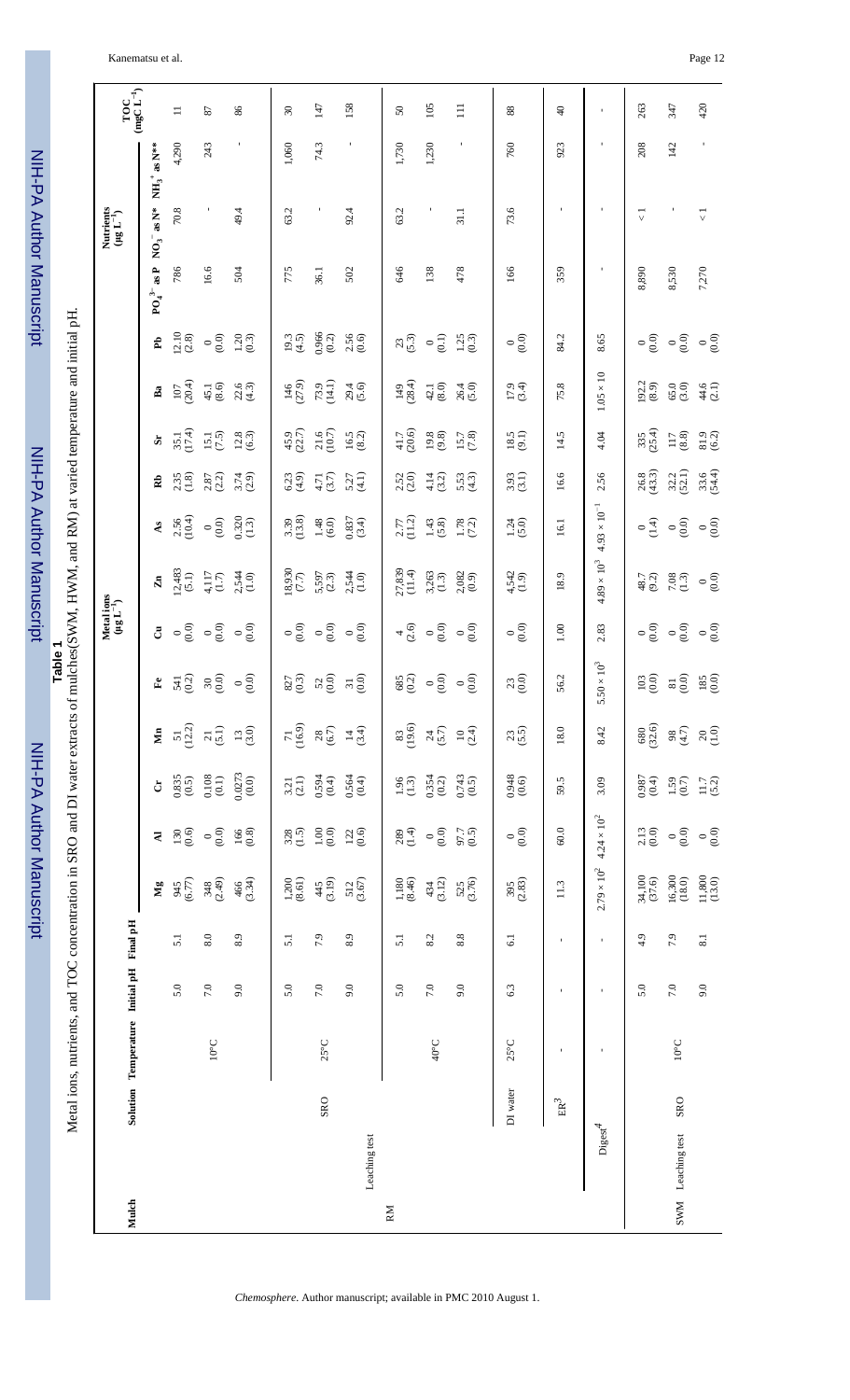| Kanematsu et al. | $\sim$<br>Page 13 |
|------------------|-------------------|
|------------------|-------------------|

|                          |                                          |         |              | NIH-PA Author Manuscript |                            |                      |                          |                                                        |                                | NIH-PA Author Manuscript |                      |                      |                       |                      |                                              | NIH-PA Author Manuscript            |                               |                             |                |
|--------------------------|------------------------------------------|---------|--------------|--------------------------|----------------------------|----------------------|--------------------------|--------------------------------------------------------|--------------------------------|--------------------------|----------------------|----------------------|-----------------------|----------------------|----------------------------------------------|-------------------------------------|-------------------------------|-----------------------------|----------------|
| Mulch                    | Solution Temperature Initial pH Final pH |         |              |                          |                            |                      |                          |                                                        | Metal ions<br>$(\mu g L^{-1})$ |                          |                      |                      |                       |                      |                                              |                                     | Nutrients<br>$(\mu g L^{-1})$ | ${\rm TOC}$ (mgC L $^{-1})$ |                |
|                          |                                          |         |              | $M_{g}$                  | $\overline{\mathbf{z}}$    | Ċ                    | Mn                       | $\mathbf{f}^{\mathbf{e}}$                              | ්                              | $\mathbf{z}_n$           | ÅS                   | $\mathbf{R}$         | S.                    | Ba                   | Ê,                                           | $NO3-$ as $N^*$<br>$PO_4^{3-}$ as P | $NH_3$ <sup>+</sup> as N**    |                             |                |
|                          |                                          | 5.0     | 5.0          | $43,300$<br>$(47.7)$     | $122 \\ 60$                | $2.41$<br>(1.1)      | (37.8)                   | $\begin{array}{c} 60 \\ 60 \end{array}$                | $\circ \atop{\odot} \odot$     | $\frac{100}{(18.9)}$     | $4.40$<br>(29.3)     | 33.8<br>(54.6)       | $43$<br>(33.6)        | $\frac{255}{(11.8)}$ | $\frac{0.185}{0.2}$                          | 9,250                               | $\vec{\sqrt{2}}$              | 243                         | 252            |
|                          | $25^{\circ}$ C                           | 7.0     | 7.5          | $17,400$<br>(19.2)       | $^{47.9}_{(0.2)}$          | $1.52$<br>(0.7)      | $110$<br>(5.3)           | $^{37}_{60}$                                           | $\frac{1}{2}$                  | $21.2$<br>(4.0)          | $3.50$<br>(23.3)     | $31.8$<br>$(51.4)$   | $137$<br>(10.4)       | $72.8$<br>(3.4)      | $\begin{array}{c} 0.100 \\ 0.1) \end{array}$ | 8,610                               |                               | 317                         | 297            |
|                          |                                          | 9.0     | 8.1          | $12,500$<br>$(13.8)$     | $61.4$<br>$(0.3)$          | $1.61$<br>(0.7)      | $29$<br>(1.4)            | $\frac{6}{6}$                                          | (0.0)<br>$\circ$               | $20.7$<br>$(3.9)$        | $3.91$<br>$(26.0)$   | $31.3$<br>$(50.5)$   |                       | $54.4$<br>(2.5)      | $0.142$<br>$(0.2)$                           | 6,730                               | $\frac{1}{\sqrt{2}}$          | $\blacksquare$              | 435            |
|                          |                                          | 5.0     | 4.9          | $39,100$<br>(43.1)       | $^{100}_{(0.5)}$           | $5.02$<br>(2.2)      | $690$<br>(33.1)          | $\begin{smallmatrix} 6 & 0 \\ 2 & 6 \end{smallmatrix}$ | $45$<br>(24.8)                 | $133$<br>(25.3)          | 5.22<br>(34.8)       | $30.8$<br>(49.8)     | $^{408}_{(30.9)}$     | $\frac{227}{(10.5)}$ | $4.37$<br>(5.5)                              | 8,610                               | $\vec{v}$                     | 827                         | 267            |
|                          | $40^{\circ}$ C                           | 7.0     | 7.8          | $8,490$<br>(9.4)         | $\substack{71.8 \\ (0.3)}$ | $3.40$<br>(1.5)      | $^{12}_{\phantom{1}0.6}$ | $^{286}_{(0.1)}$                                       | $\frac{41}{(22.8)}$            | $13.4$<br>(2.5)          | $3.40$<br>(22.7)     | $25.1$<br>(40.5)     | $59.3$<br>(4.5)       | $34.1$<br>(1.6)      | $1.64$<br>(2.1)                              | 6,890                               |                               | 750                         | 614            |
|                          |                                          | 9.0     | 8.1          | $11,500$<br>$(12.7)$     | $38.4$<br>(0.2)            | $\frac{2.18}{(1.0)}$ | $52$<br>(2.5)            | $^{145}_{(0.0)}$                                       | (6.1)<br>$\equiv$              | 13.2<br>(2.5)            | (26.7)<br>4.00       | $28.9$<br>(46.7)     | 84.5<br>(6.4)         | $49.1$<br>$(2.3)$    | $\frac{0.510}{(0.6)}$                        | $7{,}880$                           | $\overline{\vee}$             | $\mathbf{I}$                | 498            |
| DI water                 | $25^{\circ}$ C                           | 6.3     | 5.9          | $12,000$<br>(13.2)       | $68.4$<br>(0.3)            | $2.50$<br>(1.1)      | $137$<br>(6.5)           | $65\atop 60$                                           | $-\frac{1}{2}$                 | 25.3<br>(4.8)            | 4.94<br>(32.9)       | $26.4$<br>(42.7)     | 85.2<br>(6.5)         | $45.3$<br>(2.1)      | $\circ$ <sup>(1)</sup>                       | 11,100                              | $\vec{\nabla}$                | 262                         | 353            |
| $\mathrm{ER}^3$          | ٠                                        |         | $\mathbf{I}$ | 31.0                     | 42.9                       | 64.4                 | 24.1                     | 73.5                                                   | 19.2                           | 19.1                     | 41.0                 | 16.9                 | 37.8                  | 37.8                 | 7.72                                         | 28.9                                |                               | 17.1                        | $\overline{0}$ |
| $\mathrm{Digest}^4$      | J.                                       |         |              | $1.81\times10^3$         | $4.42\times10^2$           | 4.53                 | $4.17 \times 10$         | $1.04 \times 10^4$                                     | 3.83                           | $1.05\times10$           | $1.80\times10^{-1}$  | 1.24                 | $2.64 \times 10$      | $4.33 \times 10$     | $1.60\,$                                     |                                     |                               |                             |                |
|                          |                                          | 5.0     | 51           | 49,000<br>(41.4)         | $^{1,170}_{(0.8)}$         | $36.1$<br>$(2.6)$    | $4,150$<br>(47.4)        | $\begin{array}{c} 0.0 \\ 0.0 \end{array}$              | $46$<br>(2.4)                  | $\frac{301}{(17.8)}$     | 257<br>(32.6)        | $149$<br>(34.2)      | 666<br>(36.1)         | 265<br>(9.3)         | (1.6)<br>23.2                                | 11,744                              | $\overline{\vee}$             | 815                         | 563            |
|                          | $10^{\circ} \text{C}$                    | 7.0     | 7.6          | 17,700<br>(15.0)         | $295$<br>(0.2)             | $25.1$<br>(1.8)      | $765\atop(8.7)$          | $599$<br>$(0.0)$                                       | $32 \over 1.7$                 | 48.0<br>(2.8)            | $213$<br>$(27.0)$    | $\frac{135}{(31.1)}$ | $\frac{190}{(10.3)}$  | 54.2<br>(1.9)        | (0.2)<br>3.41                                | 7,873                               |                               | 107                         | 665            |
|                          |                                          | 9.0     | 8.0          | $11,000$<br>$(9.3)$      | $315$<br>$(0.2)$           | $28.6$<br>(2.0)      | $479$<br>(5.5)           | 976<br>(0.0)                                           | 32(1.7)                        | $\frac{28.1}{(1.7)}$     | $\frac{181}{(23.0)}$ | $123$<br>(28.2)      | $\Xi^{(1)}_{\rm (I)}$ | $36.2$<br>(1.3)      | $4.43$<br>(0.3)                              | 6,873                               | $\overline{\vee}$             | $\blacksquare$              | 653            |
| SRO<br>HWM Leaching test |                                          | 5.0     | 5.2          | $58,400$<br>(49.4)       | $1,470$<br>(1.0)           | $47.0$<br>$(3.3)$    | $4,415$<br>(50.4)        | $^{1,186}_{(0.0)}$                                     | $\frac{58}{(3.1)}$             | $333$<br>(19.7)          | (34.3)<br>270        | $150$<br>(34.4)      | $722$<br>(39.2)       | $312$<br>(10.9)      | $29.9$<br>$(2.0)$                            | 11,657                              | 1,290<br>$\vec{v}$            |                             | 630            |
|                          | $25^{\circ}$ C                           | $7.0\,$ | 7.4          | $19,000$<br>$(16.1)$     | $578$<br>(0.4)             | $36.5$<br>(2.6)      | $946$<br>(10.8)          | $812$ (0.0)                                            | $\frac{50}{(2.7)}$             | $80.2$<br>(4.7)          | $\frac{237}{(30.1)}$ | $145$<br>(33.3)      | $218$<br>(11.8)       | $73.3$<br>(2.6)      | $\begin{array}{c} 8.87 \\ 0.6 \end{array}$   | 7,369                               | 1,780                         |                             | 638            |
|                          |                                          | 9.0     | $7.8\,$      | $17,800$<br>(15.1)       | $734$<br>(0.5)             | $42.9$<br>$(3.0)$    | $875$<br>(10.0)          | 0.0000                                                 | $100$<br>(5.4)                 | $84.1$<br>(5.0)          | 275<br>(34.9)        | $144$<br>(33.2)      | $209$<br>(11.4)       | $65.0$<br>(2.3)      | $14.9$<br>(1.0)                              | 7,709                               | $\overline{\vee}$             | $\blacksquare$              | 723            |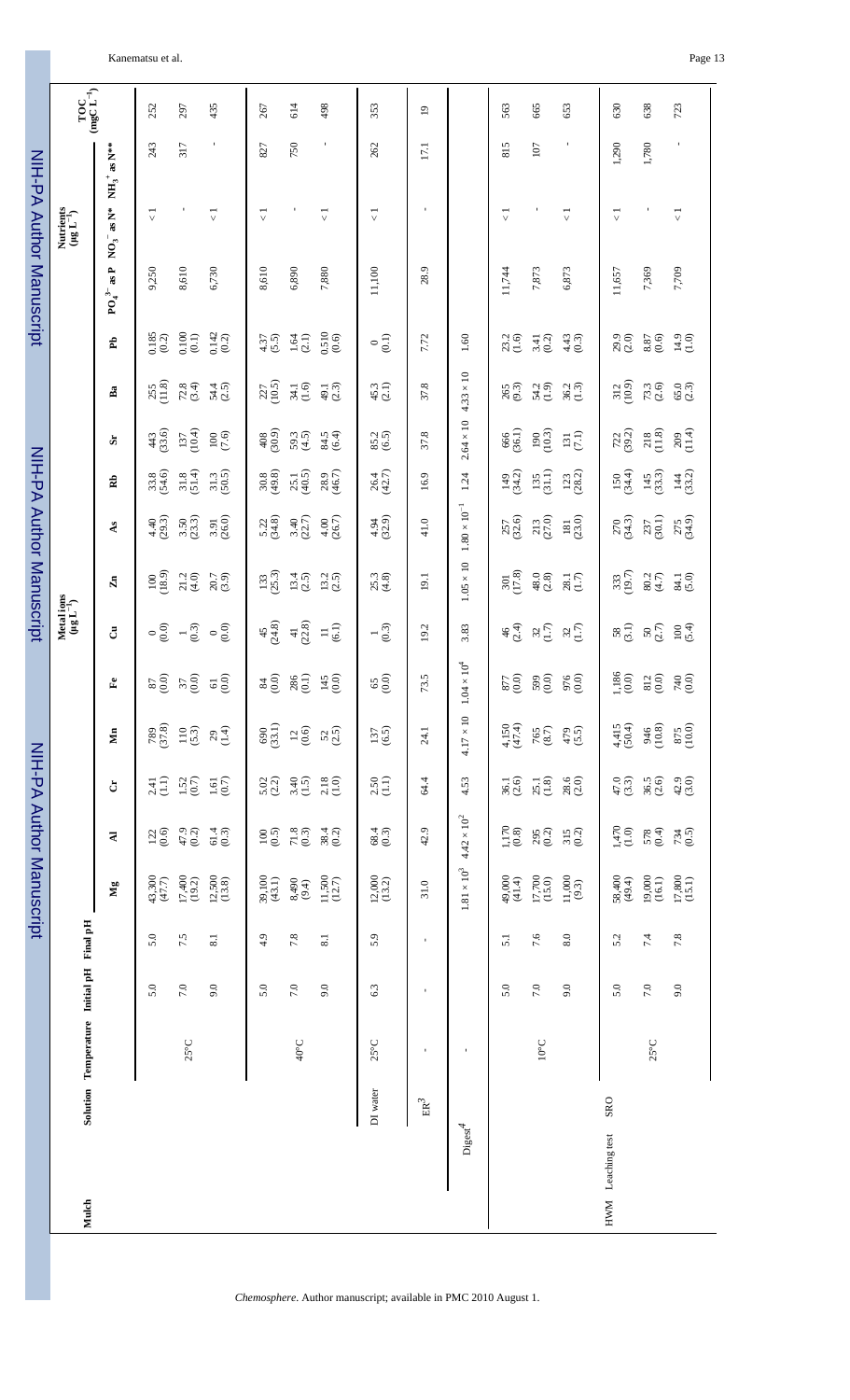|       |                                                          |                                          |     |     | NIH-PA Author Manuscript                                                  |                    |                   |                                             |                                                         |                                | NIH-PA Author Manuscript                                                            |                 |                 |                      |                   |                   | NIH-PA Author Manuscript                        |                   |      |                                       |
|-------|----------------------------------------------------------|------------------------------------------|-----|-----|---------------------------------------------------------------------------|--------------------|-------------------|---------------------------------------------|---------------------------------------------------------|--------------------------------|-------------------------------------------------------------------------------------|-----------------|-----------------|----------------------|-------------------|-------------------|-------------------------------------------------|-------------------|------|---------------------------------------|
| Mulch |                                                          | Solution Temperature Initial pH Final pH |     |     |                                                                           |                    |                   |                                             |                                                         | Metal ions<br>$(\mu g L^{-1})$ |                                                                                     |                 |                 |                      |                   |                   | Nutrients<br>$(\mu g L^{-1})$                   |                   |      | ${\rm TOC} \atop ({\rm mgC\,L^{-1}})$ |
|       |                                                          |                                          |     |     | Ng                                                                        | ₹                  | Ġ                 | Žщ                                          | $\mathbf{F}$                                            | ්                              | $\mathbf{z}_{n}$                                                                    | ÅS              | Rb              | S.                   | Ba                | Ê                 | $PO_4^{3-}$ as P $NO_3^-$ as N* $NH_3^+$ as N** |                   |      |                                       |
|       |                                                          |                                          | 5.0 | 5.3 | 57,800<br>(48.9)                                                          | $^{1,320}_{(0.9)}$ | $63.8$<br>(4.5)   | 4,715<br>(53.8)                             | $2,410$<br>(0.1)                                        | $90$<br>$(4.8)$                | $364$<br>(21.4)                                                                     | $335$<br>(42.5) | $157$<br>(36.0) | $774$<br>(42.0)      | 359<br>(12.6)     | 29.1<br>(2.0)     | 13,938                                          | $\overline{\vee}$ | 828  | 680                                   |
|       |                                                          | 40°C                                     | 7.0 | 7.9 | $17,800$<br>(15.1)                                                        | $576$<br>(0.4)     | $40.5$<br>$(2.9)$ | $\begin{array}{c} 812 \\ (9.3) \end{array}$ | $\begin{array}{c} 343 \\ 0.0 \\ 1,042 \\ 0 \end{array}$ | $\frac{70}{(3.7)}$             | $^{114}_{(6.7)}$                                                                    | 275<br>(34.9)   | $142$<br>(32.6) | $195$<br>(10.6)      | $66.4$<br>(2.3)   | $8.96$<br>(0.6)   | 9,422                                           |                   | 696  | 740                                   |
|       |                                                          |                                          | 9.0 | 7.8 | $14,500$<br>(12.3)                                                        | $743$<br>(0.5)     | $48.4$<br>(3.4)   | $706$<br>(8.1)                              |                                                         | 99 <sub>(5.3)</sub>            | $62.8$<br>(3.7)                                                                     | 270<br>(34.3)   | $142$<br>(32.6) | $182$<br>(9.9)       | $61.7$<br>$(2.2)$ | $14.4$<br>(1.0)   | 10,461                                          |                   |      | 853                                   |
|       | DI water                                                 | $25^{\circ}$ C                           | 6.3 | 6.0 | $28,000$<br>(23.7)                                                        | $(0.6)$<br>909     | 37.3<br>(2.6)     | $1,575$<br>(18.0)                           | $^{(0.0)}_{88}$                                         | $45$<br>$(24)$                 | $\begin{array}{c} 153 \\ 9.1 \end{array}$                                           | $255$<br>(32.4) | 88.3<br>(20.3)  | $\frac{281}{(15.2)}$ | $78.6$<br>(2.7)   | $^{12.8}_{(0.9)}$ | 10,494                                          |                   | 182  | 743                                   |
|       | ੇਖ਼ੁ                                                     |                                          |     |     | 47.4                                                                      | 57.4               | 2.2               | 66.5                                        | 9.4                                                     | 10.4                           | 91.3                                                                                | 7.5             | 39.1            | 28.7                 | 7.2               | 44.8              | 42.4                                            |                   | 89.8 | 16.5                                  |
|       | $\mathrm{Digest}^4$                                      | ï                                        |     |     | $2.36 \times 10^3$ $2.87 \times 10^3$ $2.83 \times 10$ $1.75 \times 10^2$ |                    |                   |                                             |                                                         |                                | $4.97 \times 10^4$ 3.74 × 10 3.39 × 10 1.58 × 10 8.70 3.69 × 10 5.73 × 10 2.99 × 10 |                 |                 |                      |                   |                   |                                                 |                   |      |                                       |
|       | Samples not analyzed for a parameter are indicated by(-) |                                          |     |     |                                                                           |                    |                   |                                             |                                                         |                                |                                                                                     |                 |                 |                      |                   |                   |                                                 |                   |      |                                       |

 $^2$ Because of buffer solution composition or impurities, no results for NO3<sup>-</sup> concentration are presented for any of the pH 7 synthetic runoff extractions and no NH4<sup>+</sup> concentration data are available for the pH 9 synt  $+$  concentration data are available for the pH 9 synthetic runoff samples. − concentration are presented for any of the pH 7 synthetic runoff extractions and no NH4 *2*Because of buffer solution composition or impurities, no results for NO3

 $^{3}$ Estimated extraction reproducibility EER) was estimated as the relative percent difference between SRO extracts(pH 7, 25°C) and the corresponding DI water extracts using the following equation: <sup>3</sup>Estimated extraction reproducibility EER) was estimated as the relative percent difference between SRO extracts(pH 7, 25°C) and the corresponding DI water extracts using the following equation:

$$
EER = \frac{SRO extract - Dlexiract}{SRO extract} \times 100
$$

 $^4$ unit: μg g<sup>-1</sup>

 $5$  values in parentheses represent the fraction of the total concentration leached out during the batch testing. *5*Values in parentheses represent the fraction of the total concentration leached out during the batch testing.